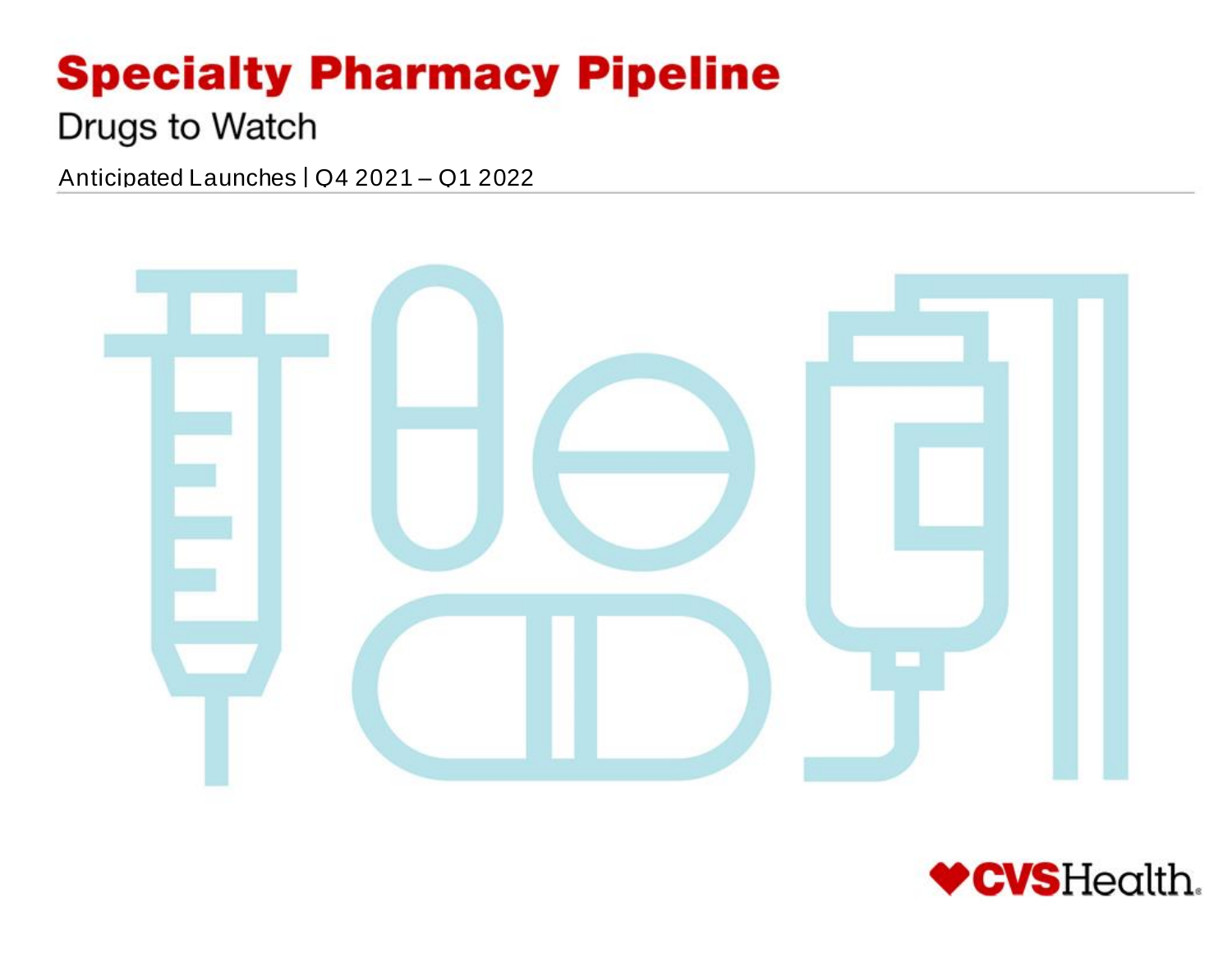

Anticipated Launches – 4th Quarter 2021 to 1st Quarter 2022

| <b>Therapeutic</b><br>Category   | <b>Product Name,</b><br>Route of<br><b>Administration</b><br>and<br>Manufacturer <sup>1</sup> | <b>Proposed</b><br>Indication $1$                                                              | Phase of<br>Study <sup>1</sup>                  | Disease Prevalence and<br><b>Background</b>                                                                                                                                                                                                                                                                                                                                                                                                                                                   | Select Available U.S. Food<br>and Drug Administration<br>(FDA) Approved<br><b>Therapies</b>                                                                                                                                                              | <b>Comments</b>                                                                                                                                                                                                                                                                                                                                                                                 |
|----------------------------------|-----------------------------------------------------------------------------------------------|------------------------------------------------------------------------------------------------|-------------------------------------------------|-----------------------------------------------------------------------------------------------------------------------------------------------------------------------------------------------------------------------------------------------------------------------------------------------------------------------------------------------------------------------------------------------------------------------------------------------------------------------------------------------|----------------------------------------------------------------------------------------------------------------------------------------------------------------------------------------------------------------------------------------------------------|-------------------------------------------------------------------------------------------------------------------------------------------------------------------------------------------------------------------------------------------------------------------------------------------------------------------------------------------------------------------------------------------------|
| Asthma                           | tezepelumab SC<br>Amgen                                                                       | The treatment of<br>severe<br>uncontrolled<br>asthma in patients<br>aged 12 years<br>and older | Pending<br><b>FDA</b><br>approval<br>01/07/2022 | Asthma is a chronic condition that affects<br>the lungs. Asthma can cause airways to<br>narrow, swell and produce extra mucus.<br>This can make breathing difficult and<br>trigger coughing or wheezing upon<br>exhaling breathing out, as well as cause<br>shortness of breath.<br>The Centers for Disease Control and<br>Prevention estimates that over 25 million<br>people in the US have asthma. <sup>2</sup> Of these<br>patients, approximately 5 to 10% suffer<br>from severe asthma. | Severe asthma agents:<br>Cingair (reslizumab) IV,<br>Dupixent (dupilumab) SC,<br>Fasenra (benralizumab) SC.<br>Nucala (mepolizumab) SC,<br>Xolair (omalizumab) SC                                                                                        | Tezepelumab was<br>granted Breakthrough<br>Therapy designation for<br>a subset of severe<br>asthma patients that are<br>unlikely to respond to<br>currently approved<br>biologic therapies and is<br>expected to be an add-<br>on to standard of care<br>therapy. It will be<br>included in Specialty<br>Guideline Management.<br>Anticipated impact:<br>Incremental spend.<br>pharmacy benefit |
| <b>Atopic Dermatitis</b><br>(AD) | abrocitinib<br>oral<br>Pfizer                                                                 | The treatment of<br>moderate-to-<br>severe AD in<br>patients aged 12<br>and older              | Pending<br><b>FDA</b><br>approval<br>4Q 2021    | AD, also referred to as eczema, is a<br>chronic inflammatory disorder affecting<br>the skin. Common symptoms include<br>widespread areas of dry skin, itching, and<br>red rashes. Scratching may lead to oozing<br>and crusting as well as thickening and<br>hardening of the skin. Skin infections may<br>also occur.<br>AD affects 10 to 20% of children and 5 to<br>10% of adults. <sup>4</sup> Approximately 40% of<br>patients have moderate-to-severe<br>disease. <sup>5</sup>          | Dupixent (dupilumab) SC<br>Approved oral agents seeking<br>label expansions for AD:<br>Olumiant (baricitinib) - pending<br>FDA approval 4Q 2021,<br>Rinvoq (upadacitinib) - pending<br>FDA approval 4Q 2021<br>Numerous topical therapies may<br>be used | Abrocitinib was granted<br><b>Breakthrough Therapy</b><br>designation and will<br>provide an oral therapy<br>option for moderate-to-<br>severe AD. Due to drug<br>class safety concerns,<br>use of abrocitinib will<br>likely be limited to<br>second-line use. It will be<br>included in Specialty<br>Guideline Management.<br>Anticipated impact:<br>Replacement spend,<br>pharmacy benefit   |

The information contained herein is compiled from independent clinical sources and is provided for informational purp oses only. Due to circumstances beyond CVS Caremark's control, prospective drug launch dates are subject to change without notice. This information should not be solely relied upo n for decision-making purposes. This document includes products that may fall under a general specialty drug benefit. All products contained herein may not be provided by CVS Specialty Pharmacy. This document contains references to brand-name prescription drugs that are trademarks or registered trademarks of pharmaceutical manufacturers not affiliated with CVS Caremark. CVS Caremark Pipeline Services **Page 2 of 8** and 2 of 8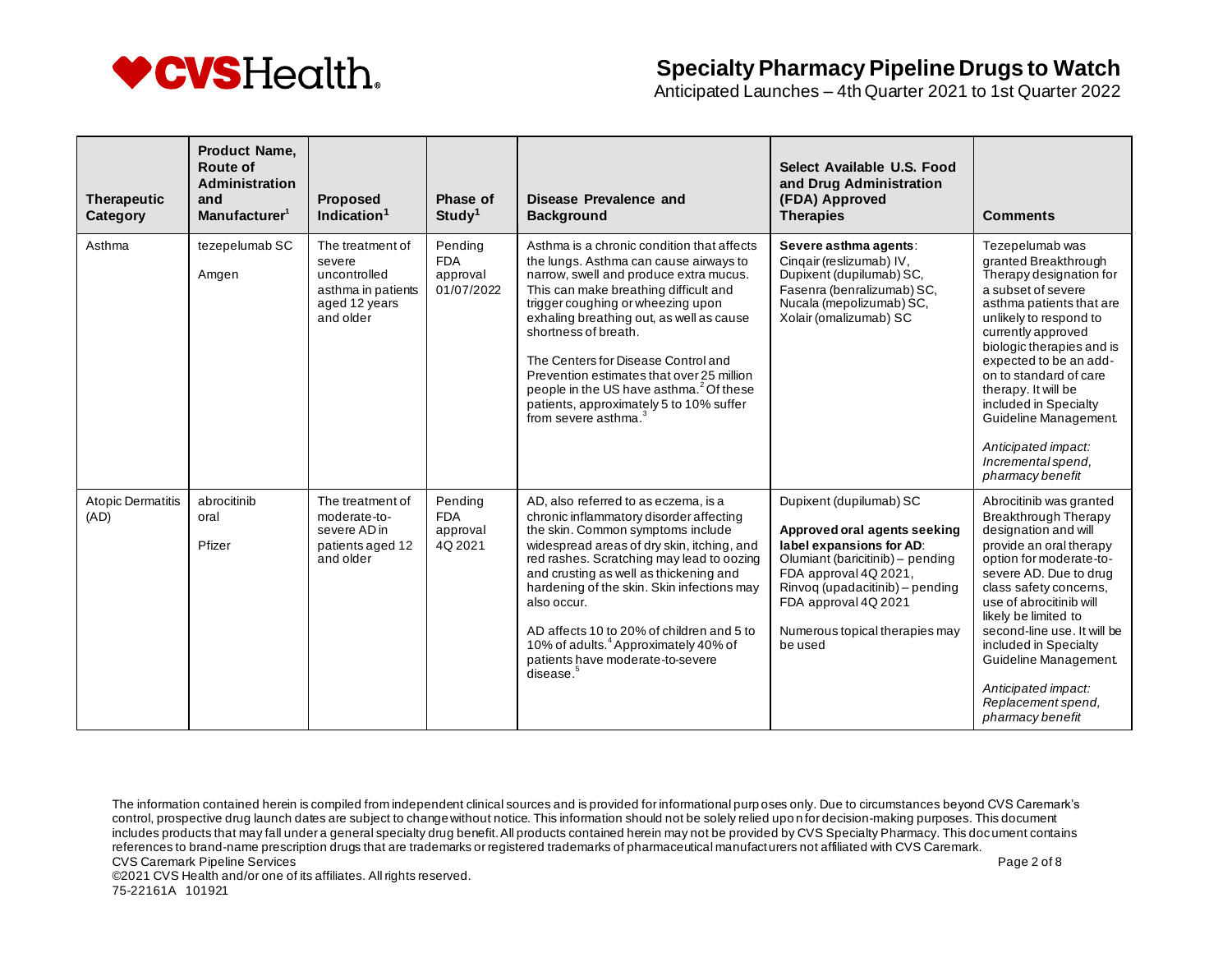

Anticipated Launches – 4th Quarter 2021 to 1st Quarter 2022

| <b>Therapeutic</b><br>Category        | <b>Product Name,</b><br>Route of<br>Administration<br>and<br>Manufacturer <sup>1</sup> | <b>Proposed</b><br>Indication $1$                                           | Phase of<br>Study <sup>1</sup>                  | Disease Prevalence and<br><b>Background</b>                                                                                                                                                                                                                                                                                                                                                                                                                                                                                                                                                                                                                                                                                      | Select Available U.S. Food<br>and Drug Administration<br>(FDA) Approved<br><b>Therapies</b>                                                                                                                                                                                                                                                                  | <b>Comments</b>                                                                                                                                                                                                                                                                                                                                                                                                            |
|---------------------------------------|----------------------------------------------------------------------------------------|-----------------------------------------------------------------------------|-------------------------------------------------|----------------------------------------------------------------------------------------------------------------------------------------------------------------------------------------------------------------------------------------------------------------------------------------------------------------------------------------------------------------------------------------------------------------------------------------------------------------------------------------------------------------------------------------------------------------------------------------------------------------------------------------------------------------------------------------------------------------------------------|--------------------------------------------------------------------------------------------------------------------------------------------------------------------------------------------------------------------------------------------------------------------------------------------------------------------------------------------------------------|----------------------------------------------------------------------------------------------------------------------------------------------------------------------------------------------------------------------------------------------------------------------------------------------------------------------------------------------------------------------------------------------------------------------------|
| Cardiovascular<br><b>Disorders</b>    | mavacamten oral<br>MyoKardia/Bristol<br>Myers Squibb                                   | The treatment of<br>hypertrophic<br>obstructive<br>cardiomyopathy<br>(HOCM) | Pending<br><b>FDA</b><br>approval<br>01/28/2022 | HOCM is a type of genetic heart disease<br>that causes the heart to contract with<br>greater force. This results in an<br>abnormally thickened heart muscle,<br>ultimately leading to the heart's inability to<br>relax normally and fill with blood to<br>effectively pump to the rest of the body.<br>Patients with HOCM are typically<br>symptomatic and may experience chest<br>pain, shortness of breath, fatique, irreqular<br>heartbeat, dizziness, and<br>lightheadedness.<br>1 in 500 people are affected by<br>hypertrophic cardiomyopathy (HCM) but<br>only approximately 15% are formally<br>diagnosed. <sup>6,7</sup> Approximately 70% of<br>patients with HCM have left ventricular<br>tract outflow obstruction. | No FDA approved agents for<br>HOCM currently.<br>Off-label oral agents:<br>beta-blockers,<br>calcium channel blockers,<br>Norpace (e.g., disopyramide)                                                                                                                                                                                                       | Mavacamten was<br>granted Breakthrough<br>Therapy designation and<br>is expected to be the first<br>disease-modifying drug<br>therapy approved for the<br>treatment of HOCM and<br>represents an add-on<br>therapy to standard of<br>care in patients with<br>symptomatic disease.<br>It will be included in<br><b>Specialty Guideline</b><br>Management.<br>Anticipated impact:<br>Incremental spend.<br>pharmacy benefit |
| Growth Hormone<br>Deficiency<br>(GHD) | somatrogon SC<br>Opko<br>Health/Pfizer                                                 | The treatment of<br>GHD in pediatrics                                       | Pending<br><b>FDA</b><br>approval<br>01/19/2022 | GHD is a rare disorder which is<br>characterized by the insufficient secretion<br>of growth hormone, an essential hormone<br>which maintains normal body structure<br>and metabolism. Signs and symptoms of<br>GHD may include slow growth, low blood<br>sugar levels, and poor development of<br>bones in the middle face.<br>GHD occurs in approximately 1 in every<br>$3,800$ infants.                                                                                                                                                                                                                                                                                                                                        | SC, daily administered<br>somatropin (recombinant<br>human growth hormone)<br>agents:<br>Genotropin, Humatrope,<br>Norditropin, Nutropin AQ,<br>Omnitrope, Saizen, Zomacton<br>Long-acting growth hormone<br>agents:<br>Skytrofa (lonapegsomatropin-<br>tcgd), Sogroya (somapacitan-<br>beco) - indicated for adult GHD,<br>in development for pediatric GHD | Somatrogon is an<br>additional once weekly.<br>SC, self-administered<br>growth hormone product<br>that will offer a less<br>frequent administration<br>schedule compared to<br>daily therapies for<br>pediatric GHD. It will be<br>included in Specialty<br>Guideline Management.<br>Anticipated impact:<br>Replacement spend,<br>pharmacy benefit                                                                         |

The information contained herein is compiled from independent clinical sources and is provided for informational purp oses only. Due to circumstances beyond CVS Caremark's control, prospective drug launch dates are subject to change without notice. This information should not be solely relied upo n for decision-making purposes. This document includes products that may fall under a general specialty drug benefit. All products contained herein may not be provided by CVS Specialty Pharmacy. This document contains references to brand-name prescription drugs that are trademarks or registered trademarks of pharmaceutical manufacturers not affiliated with CVS Caremark. CVS Caremark Pipeline Services **Page 3 of 8** and 2 of 8 and 2 of 8 and 2 of 8 and 2 of 8 and 2 of 8 and 2 of 8 and 2 of 8 and 2 of 8 and 2 of 8 and 2 of 8 and 2 of 8 and 2 of 8 and 2 of 8 and 2 of 8 and 2 of 8 and 2 of 8 a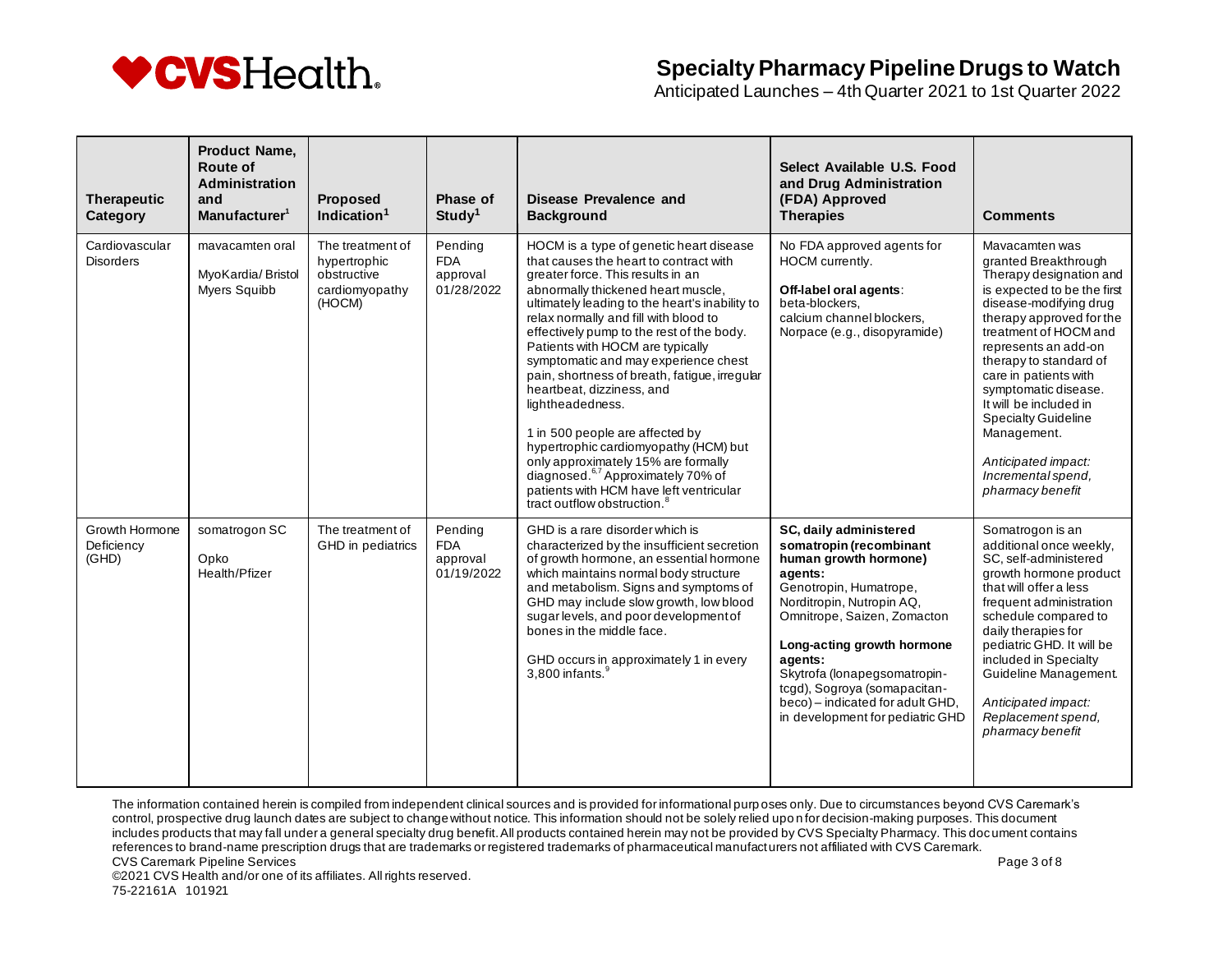

Anticipated Launches – 4th Quarter 2021 to 1st Quarter 2022

| <b>Therapeutic</b><br>Category                | <b>Product Name,</b><br><b>Route of</b><br>Administration<br>and<br>Manufacturer <sup>1</sup>           | <b>Proposed</b><br>Indication <sup>1</sup>                                                                                                             | <b>Phase of</b><br>Study <sup>1</sup>           | Disease Prevalence and<br><b>Background</b>                                                                                                                                                                                                                                                                                                                                             | Select Available U.S. Food<br>and Drug Administration<br>(FDA) Approved<br><b>Therapies</b>                                                                                                                          | <b>Comments</b>                                                                                                                                                                                                                                                            |
|-----------------------------------------------|---------------------------------------------------------------------------------------------------------|--------------------------------------------------------------------------------------------------------------------------------------------------------|-------------------------------------------------|-----------------------------------------------------------------------------------------------------------------------------------------------------------------------------------------------------------------------------------------------------------------------------------------------------------------------------------------------------------------------------------------|----------------------------------------------------------------------------------------------------------------------------------------------------------------------------------------------------------------------|----------------------------------------------------------------------------------------------------------------------------------------------------------------------------------------------------------------------------------------------------------------------------|
| Human<br>Immuno-<br>deficiency Virus<br>(HIV) | cabotegravir IM<br>Pfizer/<br>GlaxoSmithKline/<br>ViiV Healthcare                                       | The pre-exposure<br>prophylaxis<br>(PrEP) of HIV<br>infection in adults                                                                                | Pending<br><b>FDA</b><br>approval<br>01/24/2022 | HIV is a virus which attacks the body's<br>immune system, making individuals more<br>vulnerable to other infections and<br>diseases. HIV is treatable but not curable.<br>If not treated, HIV can lead to acquired<br>immunodeficiency syndrome.<br>An estimated 1.2 million people are living<br>with HIV in the US and approximately<br>13% are unaware they have the<br>disease. $1$ | <b>PrEP</b> treatments:<br>emtricitabine/tenofovir disoproxil<br>fumarate (e.g., Truvada) oral,<br>Descovy (emtricitabine/tenofovir<br>alafenamide) oral                                                             | Cabotegravir was<br>granted Breakthrough<br>Therapy designation and<br>will provide an alternative<br>HIV PrEP therapy with a<br>less frequent dosing<br>schedule compared to<br>current options.<br>Anticipated impact:<br>Replacement spend,<br>shift to medical benefit |
|                                               | dapirivine<br>intravaginal<br>International<br>Partnership for<br>Microbicides/<br>Johnson &<br>Johnson | The PrEP of HIV<br>infection in<br>women                                                                                                               | Pending<br><b>FDA</b><br>approval<br>01/03/2022 |                                                                                                                                                                                                                                                                                                                                                                                         |                                                                                                                                                                                                                      | Dapirivine will provide<br>women an additional HIV<br>PrEP therapy option.<br>Anticipated impact:<br>Replacement spend,<br>pharmacy benefit                                                                                                                                |
|                                               | lenacapavir oral<br>and SC<br>Gilead                                                                    | The treatment of<br>HIV infection in<br>heavily treatment-<br>experienced<br>patients, in<br>combination with<br>other antiretroviral<br>therapy (ART) | Pending<br><b>FDA</b><br>approval<br>02/28/2022 |                                                                                                                                                                                                                                                                                                                                                                                         | ART for treatment-experienced<br>patients with resistance:<br>Aptivus (tipranavir) oral,<br>Fuzeon (enfuvirtide) SC,<br>Intelence (etravirine) oral,<br>Rukobia (fostemsavir) oral,<br>Trogarzo (ibalizumab-uiyk) IV | Lenacapavir was granted<br>Breakthrough Therapy<br>designation and will<br>provide an alternative<br>therapy option for heavily<br>treatment-experienced<br>HIV patients.<br>Anticipated impact:<br>Replacement spend,<br>medical benefit                                  |

The information contained herein is compiled from independent clinical sources and is provided for informational purp oses only. Due to circumstances beyond CVS Caremark's control, prospective drug launch dates are subject to change without notice. This information should not be solely relied upo n for decision-making purposes. This document includes products that may fall under a general specialty drug benefit. All products contained herein may not be provided by CVS Specialty Pharmacy. This document contains references to brand-name prescription drugs that are trademarks or registered trademarks of pharmaceutical manufacturers not affiliated with CVS Caremark. CVS Caremark Pipeline Services **Page 4 of 8** and 2008 to 2009 the service of 8 and 2009 to 2009 the 2009 to 2009 the 2009 to 2009 the 2009 to 2009 the 2009 to 2009 the 2009 to 2009 the 2009 to 2009 the 2009 to 2009 the 200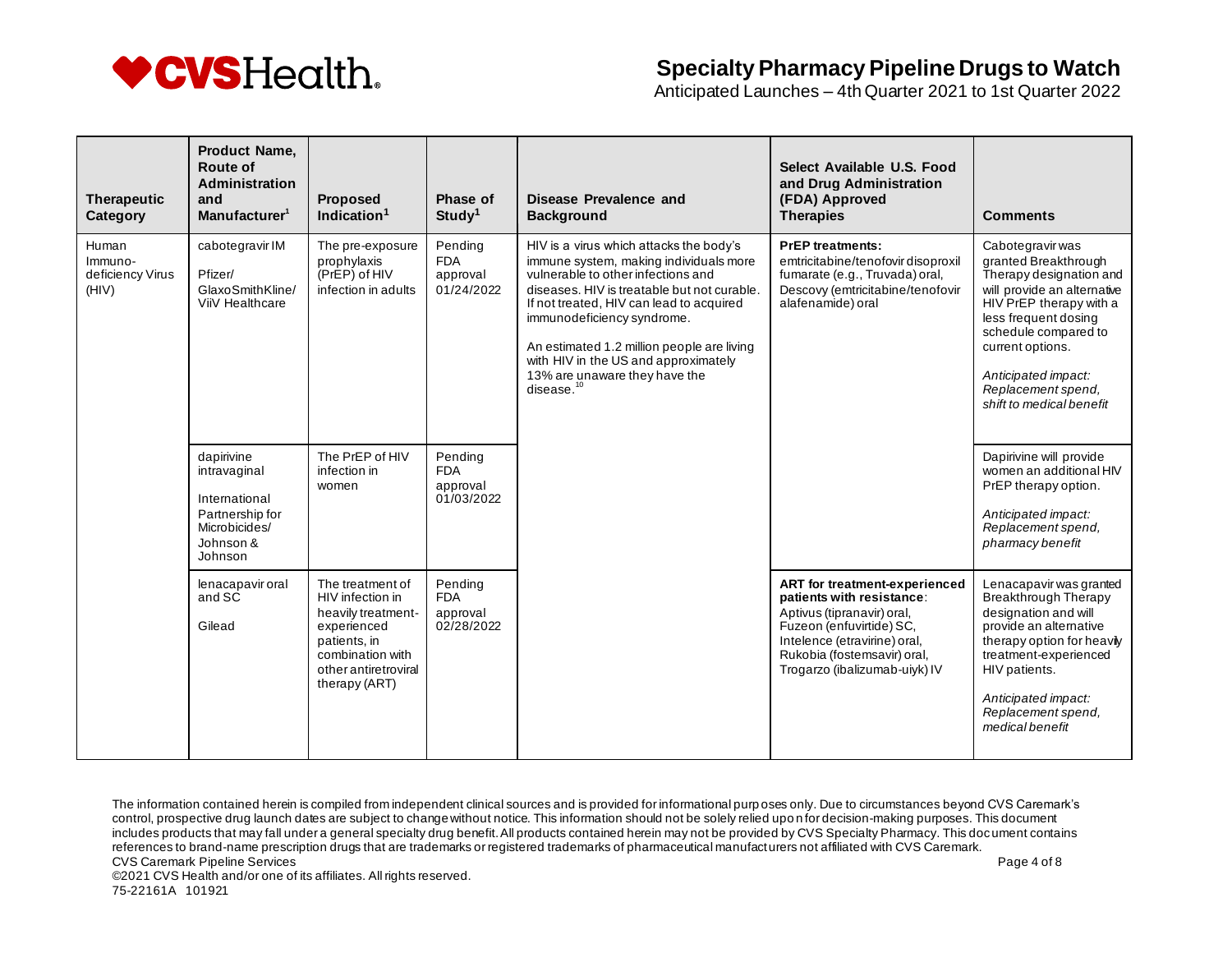

Anticipated Launches – 4th Quarter 2021 to 1st Quarter 2022

| <b>Therapeutic</b><br>Category | <b>Product Name.</b><br>Route of<br>Administration<br>and<br>Manufacturer <sup>1</sup> | <b>Proposed</b><br>Indication $1$                                                                                                                                                                                                                                                        | Phase of<br>Study <sup>1</sup>                  | Disease Prevalence and<br><b>Background</b>                                                                                                                                                                                                                                                                                                                                                                                                                    | Select Available U.S. Food<br>and Drug Administration<br>(FDA) Approved<br><b>Therapies</b>                                                                                                                                                                                                                     | <b>Comments</b>                                                                                                                                                                                                                                                                                                                   |
|--------------------------------|----------------------------------------------------------------------------------------|------------------------------------------------------------------------------------------------------------------------------------------------------------------------------------------------------------------------------------------------------------------------------------------|-------------------------------------------------|----------------------------------------------------------------------------------------------------------------------------------------------------------------------------------------------------------------------------------------------------------------------------------------------------------------------------------------------------------------------------------------------------------------------------------------------------------------|-----------------------------------------------------------------------------------------------------------------------------------------------------------------------------------------------------------------------------------------------------------------------------------------------------------------|-----------------------------------------------------------------------------------------------------------------------------------------------------------------------------------------------------------------------------------------------------------------------------------------------------------------------------------|
| Neuromuscular                  | efgartigimod IV<br>Argenyx                                                             | The treatment of<br>generalized<br>myasthenia gravis<br>(MG)                                                                                                                                                                                                                             | Pending<br><b>FDA</b><br>approval<br>12/17/2021 | Generalized MG is a chronic autoimmune<br>disorder that causes weakness and<br>fatigue in multiple muscle groups including<br>those of the eyes, face, and jaw, as well<br>as the arms and legs. Approximately 10%<br>of patients may develop myasthenic crisis,<br>a severe and potentially life-threatening<br>complication due to weakness of muscles<br>used in breathing.<br>MG affects approximately 14 to 40 per<br>100.000 individuals in the $U.S.11$ | Acetylcholinesterase inhibitors<br>(neostigmine, pyridostigmine),<br>corticosteroids, Soliris<br>(eculizumab) IV<br>Off-label agents:<br>immunosuppressants (e.g.,<br>azathioprine, cyclosporine,<br>mycophenolate mofetil,<br>tacrolimus), cyclophosphamide,<br>methotrexate, rituximab, immune<br>globulin IV | Efgartigimod will provide<br>an additional option for<br>patients with inadequate<br>response to conventional<br>MG treatments. It will be<br>included in Specialty<br>Guideline Management.<br>Anticipated impact:<br>Replacement spend,<br>medical benefit                                                                      |
| Oral Oncology                  | asciminib oral<br>Novartis                                                             | The treatment of<br>Philadelphia<br>chromosome-<br>positive, chronic<br>myeloid leukemia<br>in chronic phase<br>(Ph+CML-CP) in<br>adults previously<br>treated with 2 or<br>more tyrosine-<br>kinase inhibitors<br>and the treatment<br>of Ph+ CML-CP<br>harboring the<br>T315I mutation | Pending<br><b>FDA</b><br>approval<br>02/01/2022 | CML is a type of blood cancer that starts<br>in certain cells of the bone marrow.<br>Symptoms of CML can include weakness,<br>fatigue, night sweats, weight loss, fever,<br>bone pain, and enlargement of the spleen.<br>Approximately 62,000 people in the U.S.<br>are living with CML. <sup>12</sup> Up to 20% of CML<br>patients are estimated to have the T315I<br>mutation. <sup>1</sup>                                                                  | Bosulif (bosutinib) oral,<br>Iclusig (ponatinib) oral - approved<br>for T315I-positive CML,<br>imatinib (e.g., Gleevec) oral,<br>Sprycel (dasatinib) oral,<br>Synribo (omacetaxine) SC,<br>Tasigna (nilotinib) oral<br>Allogeneic stem cell transplant is<br>also a treatment option.                           | Asciminib was granted<br>Breakthrough Therapy<br>designation and will<br>provide an additional,<br>later-line treatment<br>option, for patients with<br>failure or intolerance to<br>prior therapy. It will be<br>included in Specialty<br>Guideline Management.<br>Anticipated impact:<br>Replacement spend,<br>pharmacy benefit |

The information contained herein is compiled from independent clinical sources and is provided for informational purp oses only. Due to circumstances beyond CVS Caremark's control, prospective drug launch dates are subject to change without notice. This information should not be solely relied upo n for decision-making purposes. This document includes products that may fall under a general specialty drug benefit. All products contained herein may not be provided by CVS Specialty Pharmacy. This document contains references to brand-name prescription drugs that are trademarks or registered trademarks of pharmaceutical manufacturers not affiliated with CVS Caremark. CVS Caremark Pipeline Services **Page 5 of 8** and the service of 8 and the service page 5 of 8 and the services page 5 of 8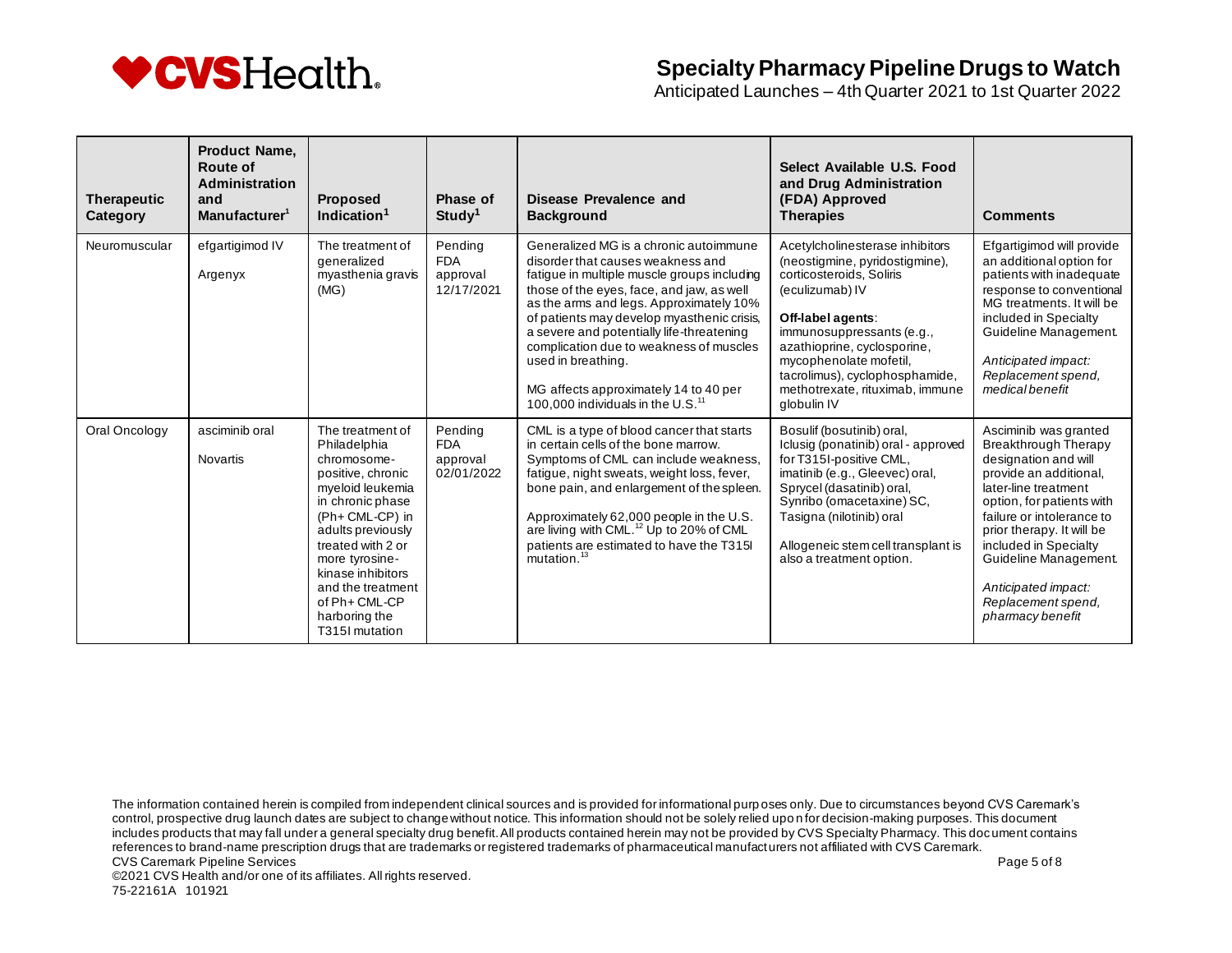

Anticipated Launches – 4th Quarter 2021 to 1st Quarter 2022

| <b>Therapeutic</b><br>Category | <b>Product Name,</b><br><b>Route of</b><br>Administration<br>and<br>Manufacturer <sup>1</sup> | <b>Proposed</b><br>Indication $1$                                                   | Phase of<br>Study <sup>1</sup>                  | Disease Prevalence and<br><b>Background</b>                                                                                                                                                                                                                                                                                                                                                                                                                                                                                        | Select Available U.S. Food<br>and Drug Administration<br>(FDA) Approved<br><b>Therapies</b>                                                                                                                                                                                                                                                                                                                                                                                                                                                     | <b>Comments</b>                                                                                                                                                                                                                                                          |
|--------------------------------|-----------------------------------------------------------------------------------------------|-------------------------------------------------------------------------------------|-------------------------------------------------|------------------------------------------------------------------------------------------------------------------------------------------------------------------------------------------------------------------------------------------------------------------------------------------------------------------------------------------------------------------------------------------------------------------------------------------------------------------------------------------------------------------------------------|-------------------------------------------------------------------------------------------------------------------------------------------------------------------------------------------------------------------------------------------------------------------------------------------------------------------------------------------------------------------------------------------------------------------------------------------------------------------------------------------------------------------------------------------------|--------------------------------------------------------------------------------------------------------------------------------------------------------------------------------------------------------------------------------------------------------------------------|
| Oral Oncology<br>(continued)   | pacritinib oral<br>CTI BioPharma                                                              | The treatment of<br>mvelofibrosis in<br>patients with<br>severe<br>thrombocytopenia | Pending<br><b>FDA</b><br>approval<br>11/30/2021 | Myelofibrosis is a disorder of the bone<br>marrow which contains stem cells that will<br>develop into red blood cells, white blood<br>cells, or platelets. Myelofibrosis leads to<br>abnormal blood cell production and<br>scarring of the bone marrow. Symptoms<br>may vary among individuals, but can<br>include weakness, shortness of breath,<br>inability to fight infections, easy bruising,<br>and excessive bleeding. <sup>14</sup><br>Myelofibrosis occurs in 1.5 in 100,000<br>people per year in the U.S. <sup>15</sup> | Inrebic (fedratinib), Jakafi<br>(ruxolitinib)                                                                                                                                                                                                                                                                                                                                                                                                                                                                                                   | Pacritinib will offer an<br>additional therapy option<br>for patients with<br>myelofibrosis and low<br>platelet levels. It will be<br>included in Specialty<br>Guideline Management.<br>Anticipated impact:<br>Replacement spend,<br>pharmacy benefit                    |
| Psoriasis                      | bimekizumab<br>SC injection<br><b>UCB</b>                                                     | The treatment of<br>moderate-to-<br>severe plaque<br>psoriasis in adults            | Pending<br><b>FDA</b><br>approval<br>1Q 2022    | Psoriasis is a chronic autoimmune<br>disease primarily affecting the skin and<br>joints. The most common form,<br>plaque psoriasis, causes raised, thick,<br>scaly patches on the skin that often can<br>itch, cause pain, crack and bleed. <sup>16</sup><br>Psoriasis is estimated to affect 8 million<br>Americans, or about 2.4% of the<br>population, with the plaque psoriasis<br>subtype accounting for 80 to 90% of<br>cases. <sup>17</sup> Approximately 20% of patients<br>have moderate-to-severe disease.               | <b>Topical agents:</b><br>Various products for mild-to-<br>moderate psoriasis<br>Oral agent:<br>Otezla (apremilast)<br>SC injectable biologic agents:<br>Cimzia (certolizumab pegol),<br>Cosentyx (secukinumab),<br>Enbrel (etanercept), Humira<br>(adalimumab), Ilumya<br>(tildrakizumab), Siliq<br>(brodalumab), Skyrizi<br>(risankizumab-rzaa), Stelara<br>(ustekinumab), Taltz<br>(ixekizumab), Tremfya<br>(quselkumab)<br>IV infused biologic agents:<br>infliximab (Remicade and<br>biosimilar products: Avsola,<br>Inflectra, Renflexis) | If approved,<br>bimekizumab would<br>provide another<br>subcutaneously<br>administered option for<br>the treatment of plaque<br>psoriasis. It will be<br>included in Specialty<br>Guideline Management.<br>Anticipated impact:<br>Replacement spend,<br>pharmacy benefit |

The information contained herein is compiled from independent clinical sources and is provided for informational purp oses only. Due to circumstances beyond CVS Caremark's control, prospective drug launch dates are subject to change without notice. This information should not be solely relied upo n for decision-making purposes. This document includes products that may fall under a general specialty drug benefit. All products contained herein may not be provided by CVS Specialty Pharmacy. This document contains references to brand-name prescription drugs that are trademarks or registered trademarks of pharmaceutical manufacturers not affiliated with CVS Caremark. CVS Caremark Pipeline Services **Page 6 of 8** and the service of 8 and the service page 6 of 8 and the services page 6 of 8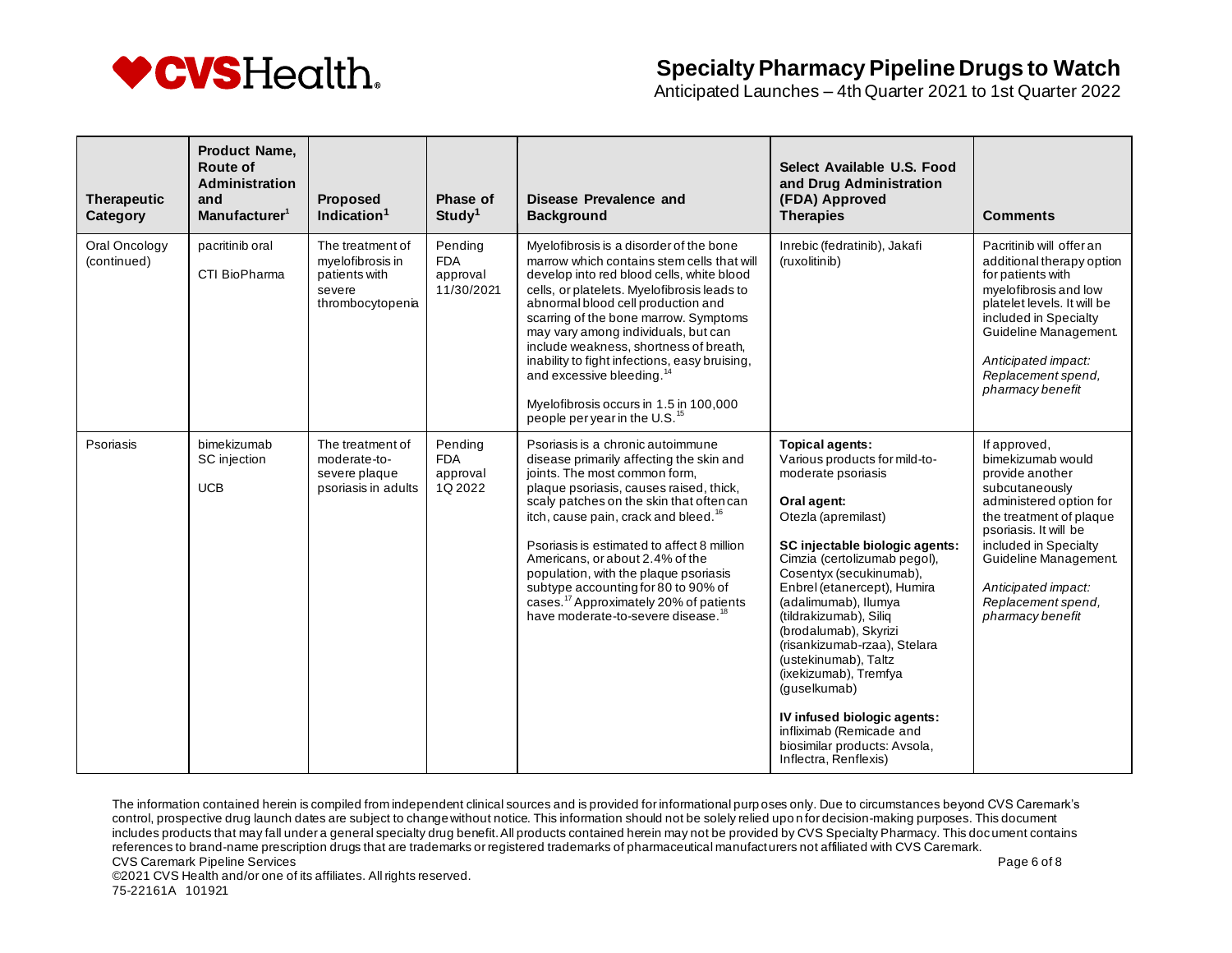

Anticipated Launches – 4th Quarter 2021 to 1st Quarter 2022

| <b>Therapeutic</b><br>Category | <b>Product Name,</b><br>Route of<br><b>Administration</b><br>and<br>Manufacturer <sup>1</sup> | <b>Proposed</b><br>Indication <sup>1</sup>                                                                      | Phase of<br>Study <sup>1</sup>                  | Disease Prevalence and<br><b>Background</b>                                                                                                                                                                                                                                                                                                                                                                                                                                                                                                                                                                       | Select Available U.S. Food<br>and Drug Administration<br>(FDA) Approved<br><b>Therapies</b>                                                                                                                                                                                                      | <b>Comments</b>                                                                                                                                                                                                                           |
|--------------------------------|-----------------------------------------------------------------------------------------------|-----------------------------------------------------------------------------------------------------------------|-------------------------------------------------|-------------------------------------------------------------------------------------------------------------------------------------------------------------------------------------------------------------------------------------------------------------------------------------------------------------------------------------------------------------------------------------------------------------------------------------------------------------------------------------------------------------------------------------------------------------------------------------------------------------------|--------------------------------------------------------------------------------------------------------------------------------------------------------------------------------------------------------------------------------------------------------------------------------------------------|-------------------------------------------------------------------------------------------------------------------------------------------------------------------------------------------------------------------------------------------|
| Sleep Disorders                | sodium oxybate<br>extended release<br>oral<br>Avadel/Flamel<br>Technologies                   | The treatment of<br>excessive<br>daytime<br>sleepiness (EDS)<br>and cataplexy in<br>patients with<br>narcolepsy | Pending<br><b>FDA</b><br>approval<br>01/15/2022 | Narcolepsy is a chronic sleep disorder in<br>which patients experience chronic and<br>frequent attacks of extreme drowsiness<br>during the day, also referred to as EDS.<br>Other symptoms may include cataplexy<br>(sudden loss of muscle tone triggered by<br>strong emotions), sleep paralysis<br>(temporary inability to move or speak)<br>while falling asleep or upon awakening),<br>and hallucinations that can occur with<br>sleep paralysis.<br>Narcolepsy is estimated to affect 1 in<br>2,000 people; however, the true frequency<br>is unknown as narcolepsy often goes<br>undiagnosed. <sup>19</sup> | Agents for EDS and/or<br>cataplexy:<br>various stimulants (e.g.,<br>amphetamine-containing<br>products, methylphenidate),<br>armodafinil (e.g., Nuvigil),<br>modafinil (e.g., Provigil), Sunosi<br>(solriamfetol), Xyrem (sodium<br>oxybate), Xyway (oxybate mixed<br>salts), Wakix (pitolisant) | Sodium oxybate<br>extended release will an<br>additional therapy option<br>for patients with<br>narcolepsy. It will be<br>included in Specialty<br>Guideline Management.<br>Anticipated impact:<br>Replacement spend,<br>pharmacy benefit |

- <sup>2</sup> Asthma and Allergy Foundation of America. Asthma Facts and Figures. Available a[t https://www.aafa.org/](https://www.aafa.org/asthma-facts/)asthma-facts/ Accessed September 20, 2021.
- 3 American Lung Association. Severe Asthma. Available a[t https://www.lung.org/lung-health-diseases/lung-disease-lookup/asthma/learn-about-asthma/severe-asthma](https://www.lung.org/lung-health-diseases/lung-disease-lookup/asthma/learn-about-asthma/severe-asthma). Accessed September 20, 2021.
- <sup>4</sup> MedlinePlus. Atopic dermatitis. Available at[: https://medlineplus.gov/genetics/condition/atopic-dermatitis/#synonyms](https://medlineplus.gov/genetics/condition/atopic-dermatitis/#synonyms). Accessed December 28, 2020.
- <sup>5</sup> Asthma and Allergy Foundation of America. Atopic dermatitis is America. Available a[t https://www.aafa.org/media/2209/Atopic-Dermatitis-in-America-Study-Overview.pdf](https://www.aafa.org/media/2209/Atopic-Dermatitis-in-America-Study-Overview.pdf). Accessed January 6, 2021.
- 6 American Heart Association. Hypertrophic Cardiomyopathy. Available at https://www.heart.org/en/health-topics/cardiomyopathy/what-is-cardiomyopathy-in-adults/hypertrophiccardiomyopathy. Accessed September 17, 2021.
- 7 Maron MS, Hellawell JL, Lucove JC, et al. Occurrence of clinically diagnosed hypertrophic cardiomyopathy in the United States. Am J Cardiol 2016;117:1651-4.

<sup>8</sup> Maron MS, Olivotto I, Zenovich AG, et al. Hypertrophic cardiomyopathy is predominantly a disease of left ventricular outflow tract obstruction. Circulation 2006:114:2232-9.

<sup>9</sup> You and your Hormones. Childhood-onset growth hormone deficiency. Available a[t https://www.yourhormones.info/endocrine-conditions/childhood-onset-growth-hormone](https://www.yourhormones.info/endocrine-conditions/childhood-onset-growth-hormone-deficiency/)[deficiency/.](https://www.yourhormones.info/endocrine-conditions/childhood-onset-growth-hormone-deficiency/) Accessed December 28, 2020.

CVS Caremark Pipeline Services **Page 7 of 8** and 2008 to 2009 the control of 8 and 2009 to 2009 the 2009 to 2009 the 2009 to 2009 the 2009 to 2009 the 2009 to 2009 the 2009 to 2009 the 2009 to 2009 the 2009 to 2009 the 200

<sup>1</sup> RxPipeline, October 2021.

<sup>10</sup> Centers for Disease Control and Prevention. HIV Basics. Available at[: https://www.cdc.gov/hiv/basics/statistics.html.](https://www.cdc.gov/hiv/basics/statistics.html) Accessed September 20, 2021.

<sup>11</sup> National Organization for Rare Disorders. Available at[: https://rarediseases.org/rare-diseases/myasthenia-gravis/](https://rarediseases.org/rare-diseases/myasthenia-gravis/). Accessed June 29, 2021.

<sup>12</sup> National Cancer Institute. Available at[: https://seer.cancer.gov/statfacts/html/cmyl.html.](https://seer.cancer.gov/statfacts/html/cmyl.html) Accessed September 20, 2021.

The information contained herein is compiled from independent clinical sources and is provided for informational purp oses only. Due to circumstances beyond CVS Caremark's control, prospective drug launch dates are subject to change without notice. This information should not be solely relied upo n for decision-making purposes. This document includes products that may fall under a general specialty drug benefit. All products contained herein may not be provided by CVS Specialty Pharmacy. This document contains references to brand-name prescription drugs that are trademarks or registered trademarks of pharmaceutical manufacturers not affiliated with CVS Caremark.